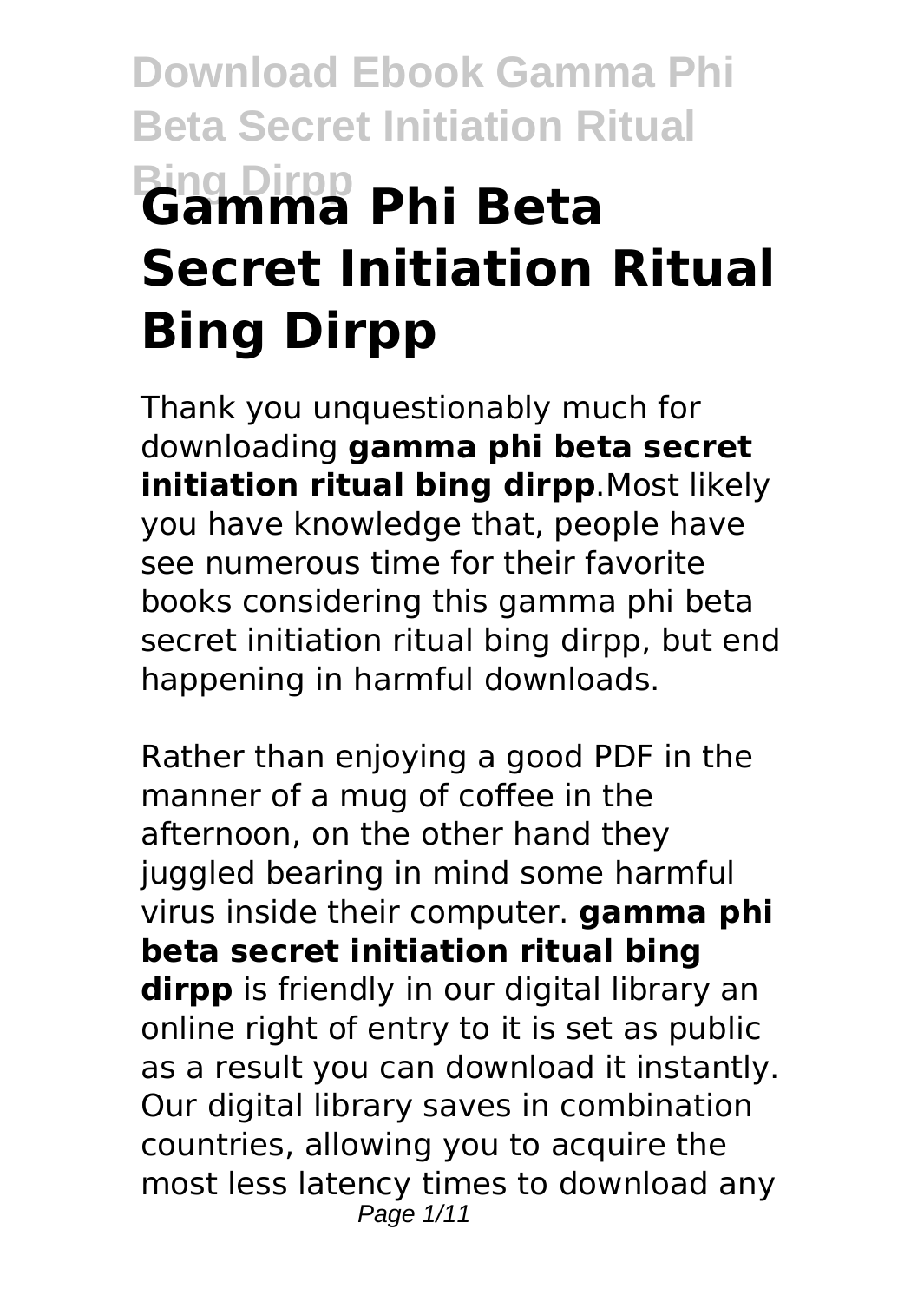**Download Ebook Gamma Phi Beta Secret Initiation Ritual** of our books subsequent to this one. Merely said, the gamma phi beta secret initiation ritual bing dirpp is universally compatible when any devices to read.

LibriVox is a unique platform, where you can rather download free audiobooks. The audiobooks are read by volunteers from all over the world and are free to listen on your mobile device, iPODs, computers and can be even burnt into a CD. The collections also include classic literature and books that are obsolete.

## **Gamma Phi Beta Secret Initiation**

Clara Worden, Gamma Phi Beta's first initiate after the Founders, Bud vase given to Clara was initiated March 19, 1875, and proudly recalled that she was chosen to be "Critic" at her first meeting. "Our dues were seventy-five cents a year," she wrote. "We had a term tax of one dollar and our initiation was two dollars and fifty cents. A tax of twenty-five cents was levied on all members who were absent without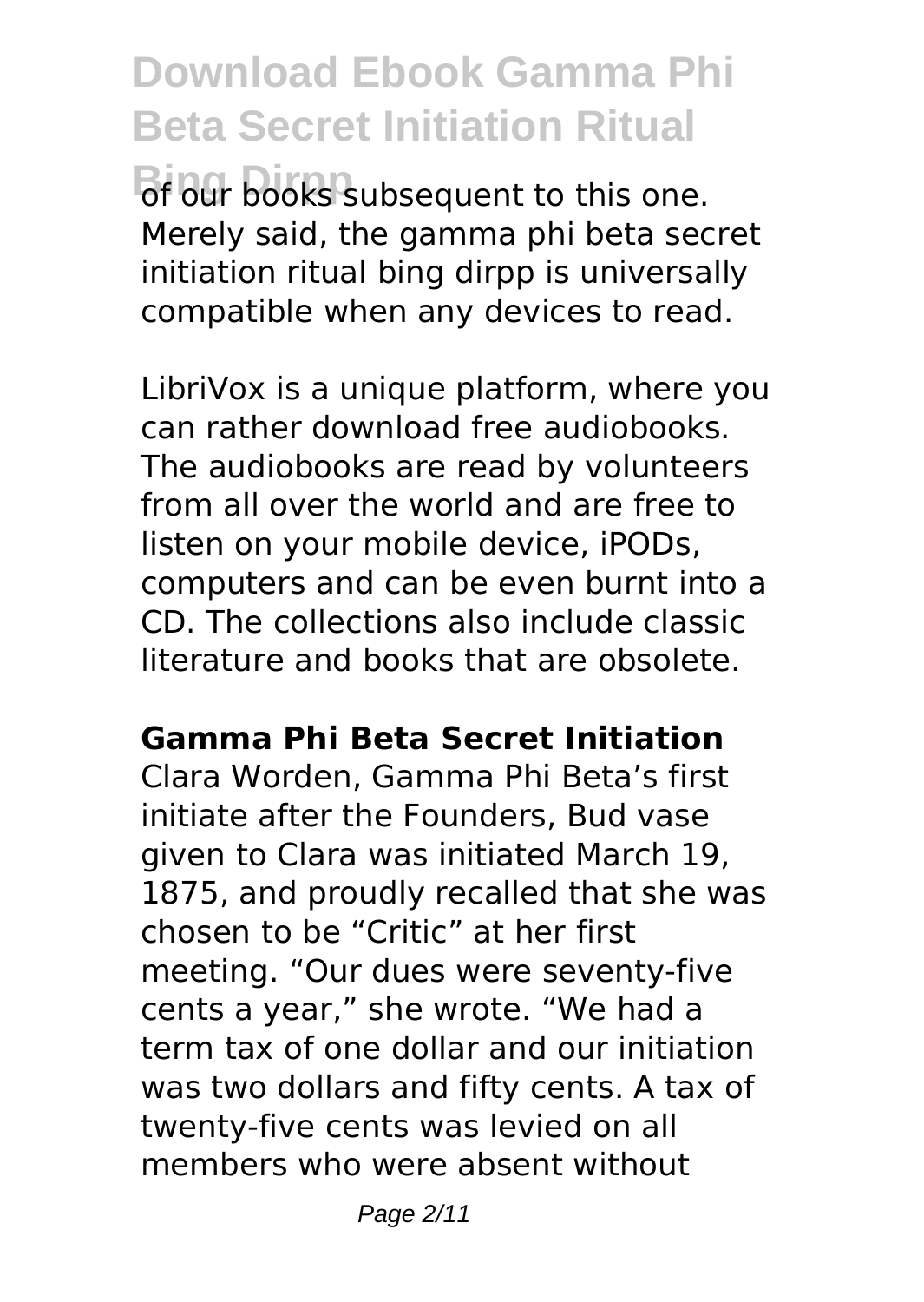**Download Ebook Gamma Phi Beta Secret Initiation Ritual Bufficient excuse.".** 

## **1875: The First Initiate | Gamma Phi Beta**

The program includes both online and inperson activities. New member education lasts four weeks and prepares new members for Initiation into Gamma Phi Beta. New Member Experience | Gamma Phi Beta Phi Beta Sigma - Initiation Ritual. Pre-Initiation Preparations.

## **Gamma Phi Beta Secret Initiation Ritual Bing**

Gamma Phi Beta celebrates the Initiation anniversary of 75-year, 50-year, 25-year and 10-year members. These milestones are an important part of a member's Gamma Phi Beta journey. As members celebrate their initiation anniversary in these years, they often reflect on what Gamma Phi Beta has meant to them over the years.

## **Milestones | Gamma Phi Beta**

Page 3/11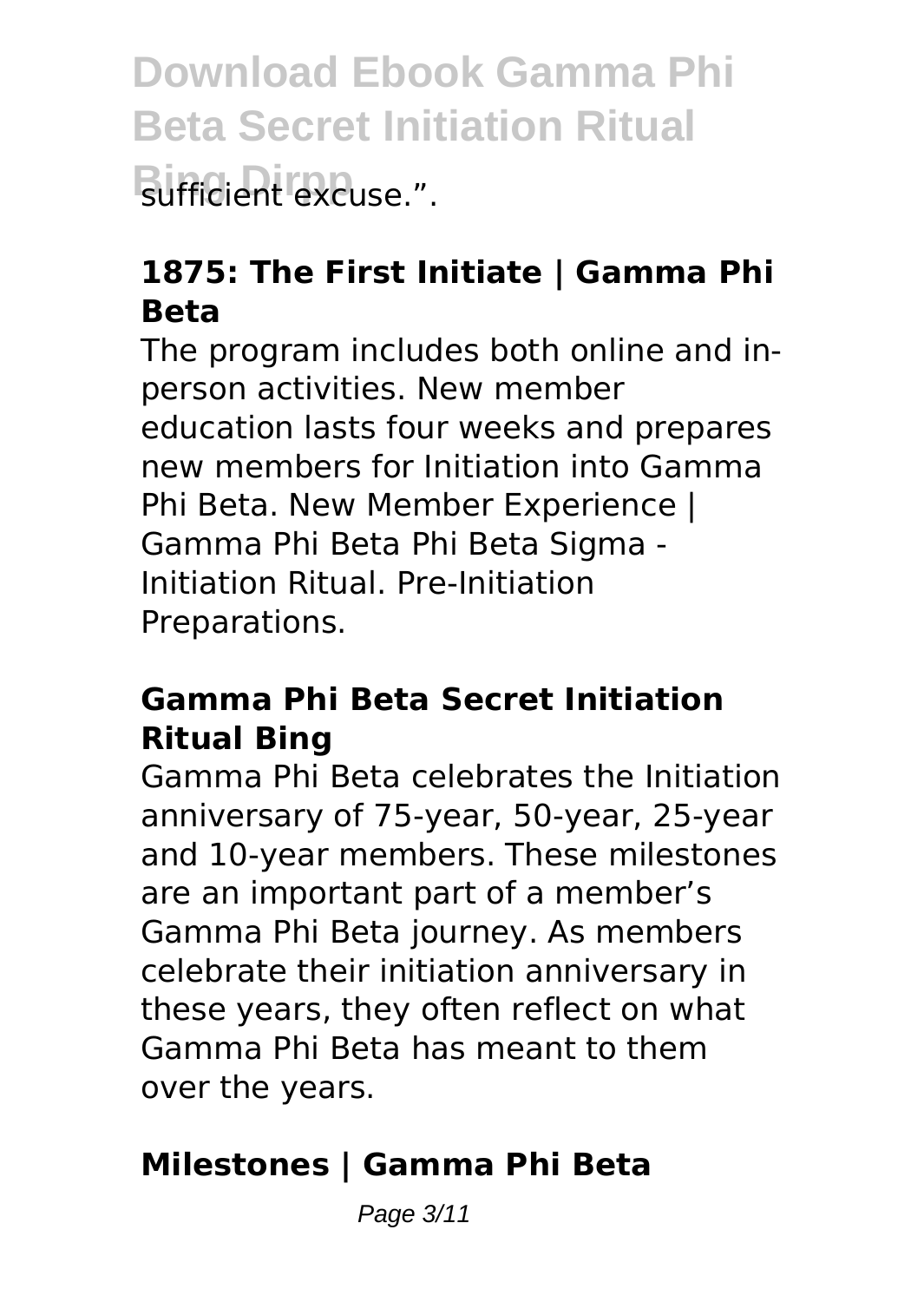Pdo hereby pledge myself unto Gamma Phi Beta. Until my initiation I shall be subject to the rules and regulations of the sorority. My sorority shall be one of the dearest interests of my life. Unto each sister I pledge my devotion, my cooperation, and my loyalty. Write out the Greek alphabet. (both letter and word)

## **Gamma Phi Beta initiation test Flashcards | Quizlet**

Phi Beta Sigma Initiation Ritual No date Pre Initiation Preparations The Initiation Court and Ceremony should and m ust be one event of total solemnity beauty and purpose for in it the investitute of Sigmadom will be bestowed on future brothers gamma phi beta secret initiation ritual bing mobely de june 3rd 2018 read and download gamma phi beta secret

## **Gamma Phi Beta Initiation Ritual iaida**

Gamma Phi's Secrets Gamma Phi Beta. I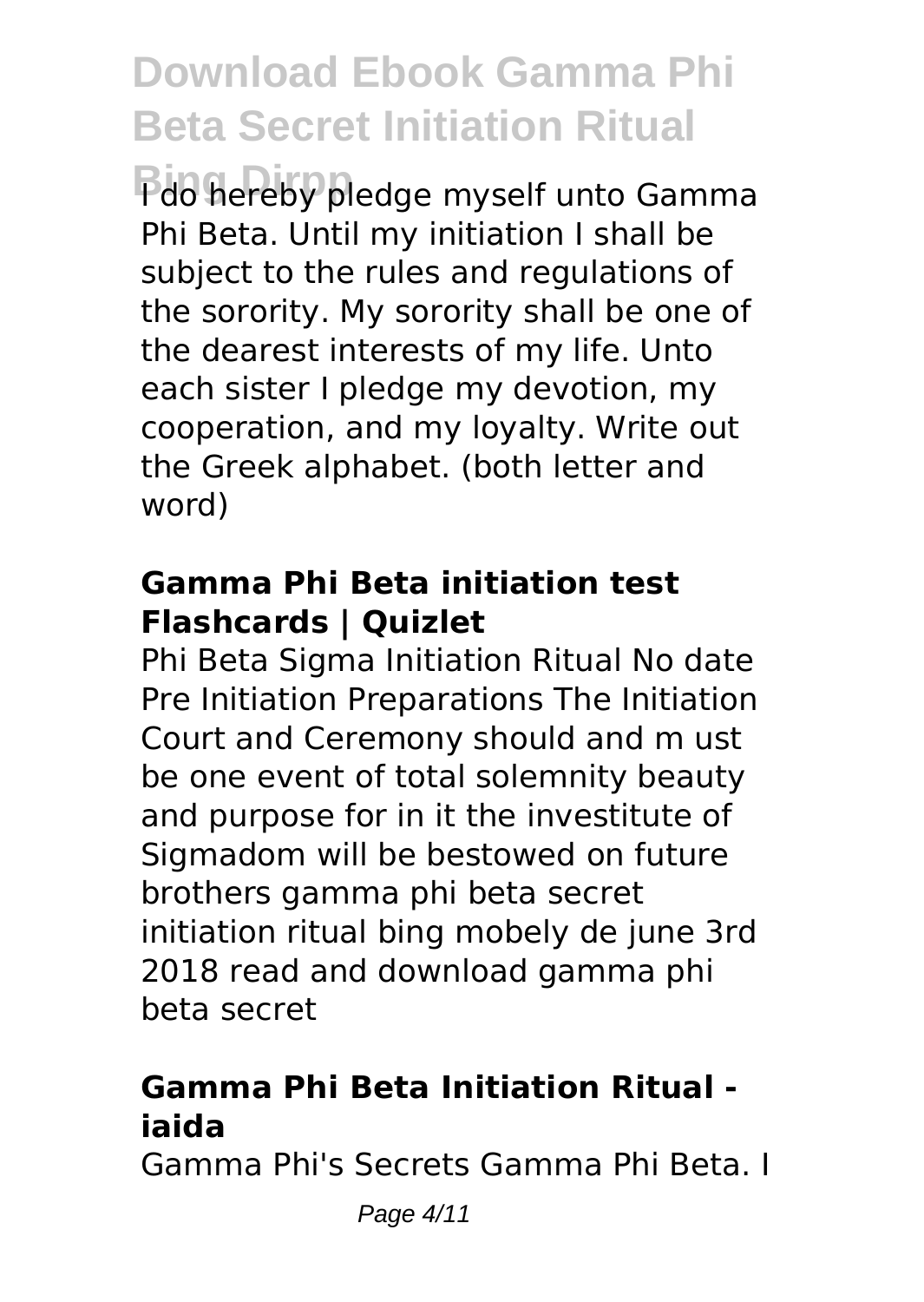**Bing Dirpp** too agree with the fact that this is an unfortunate circumstance. During my four years as an active Gamma Phi Beta I encountered people who would should not have knowledge of our secrets and always played off that I didn't know what they were talking about, but it was disheartening to hear someone clearly know of something they should not and wonder who ...

## **Gamma Phi's Secrets - GreekChat.com Forums**

Gamma Phi Beta ritual was created by our founders and based upon ceremonies of ancient secret societies. It is what separates Gamma Phi Beta from other organizations while at the same time illustrating our beliefs and ideals. It is the common bond among all members, representing a link to the past as the sorority grows into the future. Ritual connects each member of Gamma Phi Beta regardless of age or geographical location.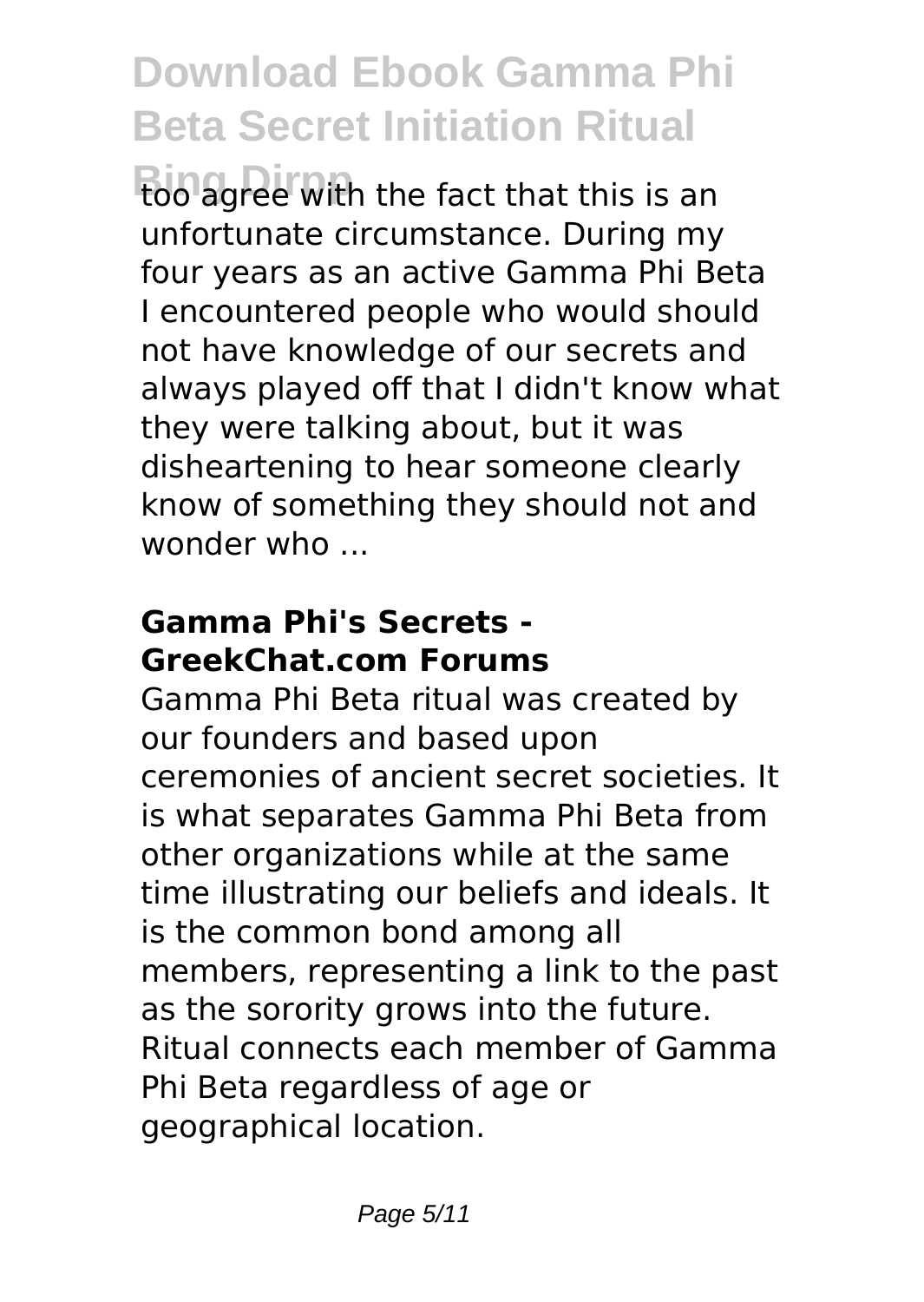## **Bing Dirpp About — Gamma Phi Beta | Colgate University**

Phi Beta Sigma - Initiation Ritual. Pre-Initiation Preparations. The Initiation Court and Ceremony should and must be one event of total solemnity, beauty and purpose, for, in it, the investitute of Sigmadom will be bestowed on future brothers. The organised meetings of duress (physical and mental) are now over.

## **Phi Beta Sigma - Initiation Ritual - Stichting Argus**

Zeta Phi Beta Sorority During the initiation process, the young women are blindfolded and go through a series of tests, most of which, including the oath is, done while kneeling. However, what is most troubling is that when they remove the blindfolds, they are informed that now "Zeta has been written on your hearts and minds.

## **INTRODUCTION: actual including**

Meet Gamma Phi Beta Friends and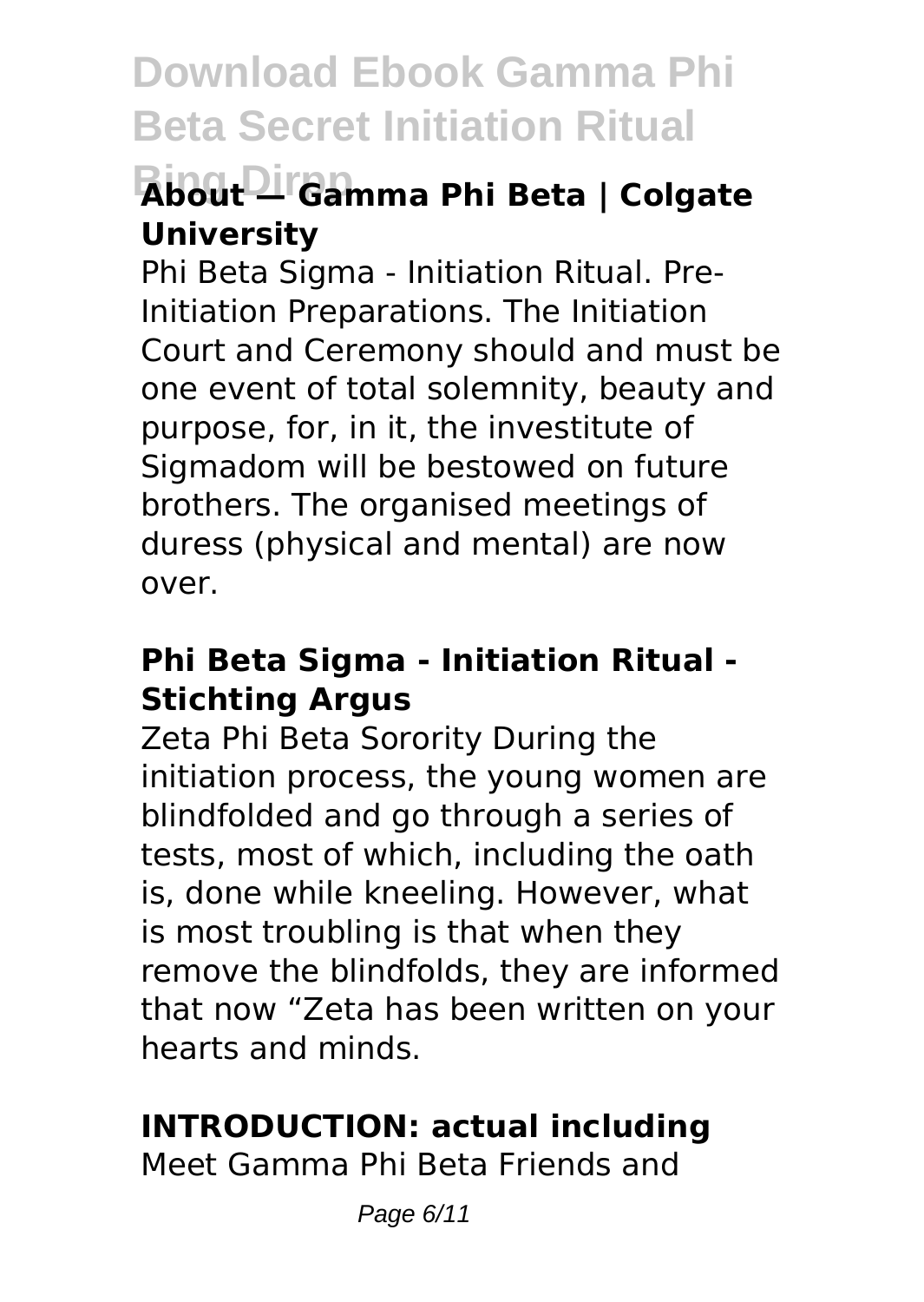**Bing Dirpp** Family Recommend a Member Legacy Policy Reference FAQs. Belonging and Inclusion . Anti-Racism Resources Priorities and Action Plan. Life Loyal . About Life Loyal Join Life Loyal Alumnae Dues Gift Life Loyal Life Loyal Benefits Life Loyal FAQs Life Loyal Members Confident Women of Character Series.

## **Home | Gamma Phi Beta**

Epsilon Chapter was installed at Northwestern University in Evanston, Illinois, on October 13, 1888. The first petition for a chapter was presented by five women from Northwestern. The group was investigated by Honta Smalley Bredin (Michigan, 1885) and Alice Hosmer Preble (Michigan, 1886). Permission to install the chapter was granted by Alpha Chapter (Syracuse) and initiation was conducted by Honta Smalley Bredin, Alice Preble and four members of Gamma Chapter (Wisconsin-Madison) with nine ...

## **Epsilon Chapter | Gamma Phi Beta**

Page 7/11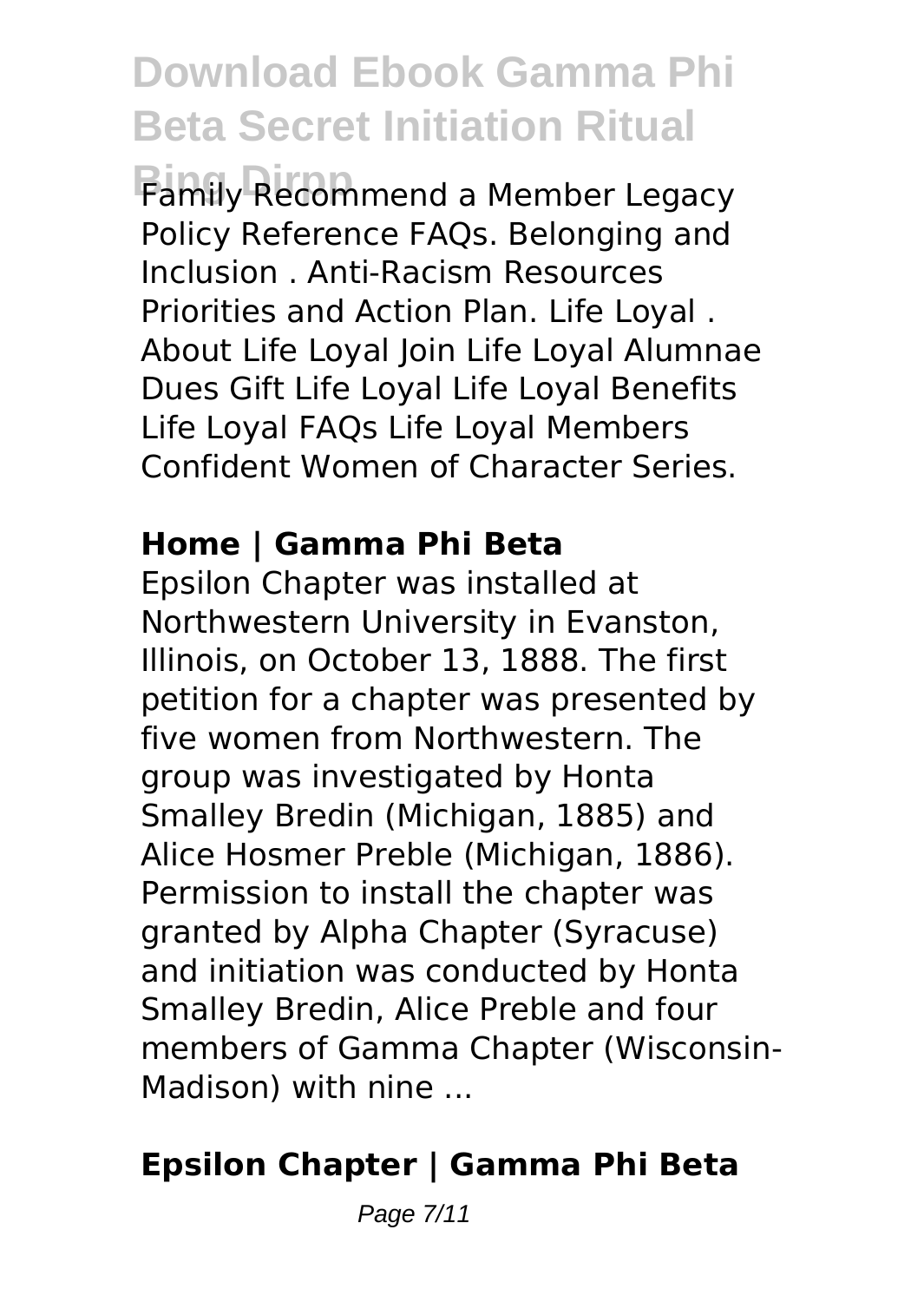**Bing Dirpp** Phi Gamma Delta (ΦΓΔ), commonly known as Fiji, is a social fraternity with more than 144 active chapters and 10 colonies across the United States and Canada. [citation needed] It was founded at Jefferson College, Pennsylvania, in 1848.Along with Phi Kappa Psi, Phi Gamma Delta forms a half of the Jefferson Duo. Since its founding in 1848, the fraternity has initiated more than 196,000 brothers.

#### **Phi Gamma Delta - Wikipedia**

Gamma Phi Beta Courtesy is owed, respect is earned, love is given. Proud daughter AND mother of a Gamma Phi. 3 generations of love, labor, learning and loyalty. #6 03-18-2010, 06:36 PM ... Okay so here's the deal -- if you think someone is a Pi Phi, the secret sign is to flap your arms like angel wings. So do that and if she is one, she'll flap ...

#### **secrets - GreekChat.com Forums**

Initiation Rituals . Alpha Beta Gamma; Alpha Chi Omega; Alpha Delta Kappa;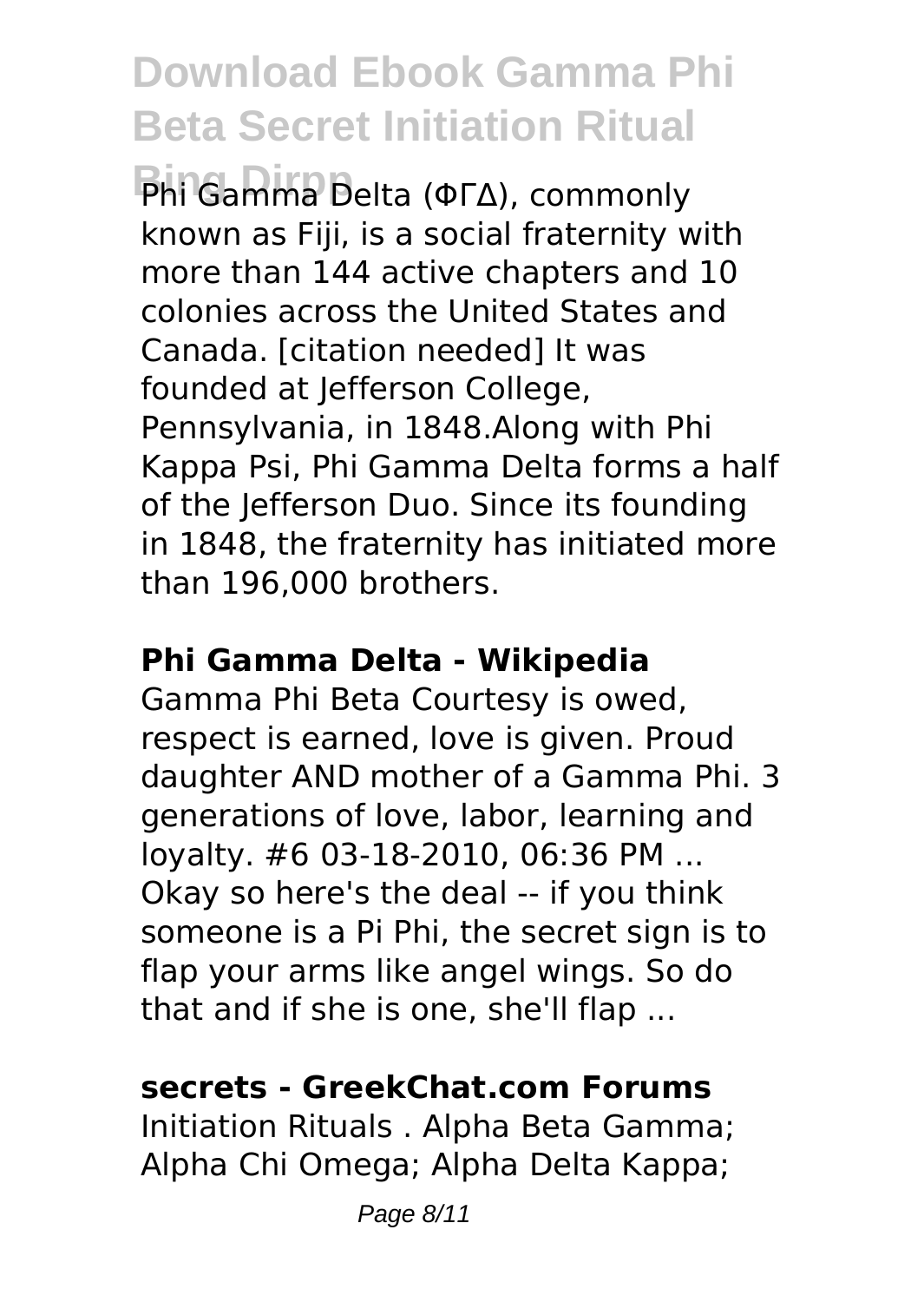**Bing Dirpp** Alpha Epsilon Delta; Alpha Epsilon Pi; Alpha Gamma Delta; Alpha Gamma Sigma; Alpha Iota; Alpha Kappa Alpha; ... Zeta Phi Beta; Zeta Tau Alpha . In the upcoming period we will publish a number of rituals of Greek Letter Societies.

## **Secret Societies and Fretarnal Organizations**

Live in the chapter house or any designated Delta Gamma housing. Contribute her talents and energies toward maintaining the strength and success of her chapter and the Fraternity. Achieve her scholastic potential.

#### **Delta Gamma Initiation Test Flashcards | Quizlet**

The Alpha Xi Chapter of Gamma Phi Beta was installed at Southern Methodist University in Dallas, Texas, on Saturday, September 21st in 1929. Sponsored by two Upsilon Chapter (Hollins, 1917) alumnae, Dorothy Shaw Cochran and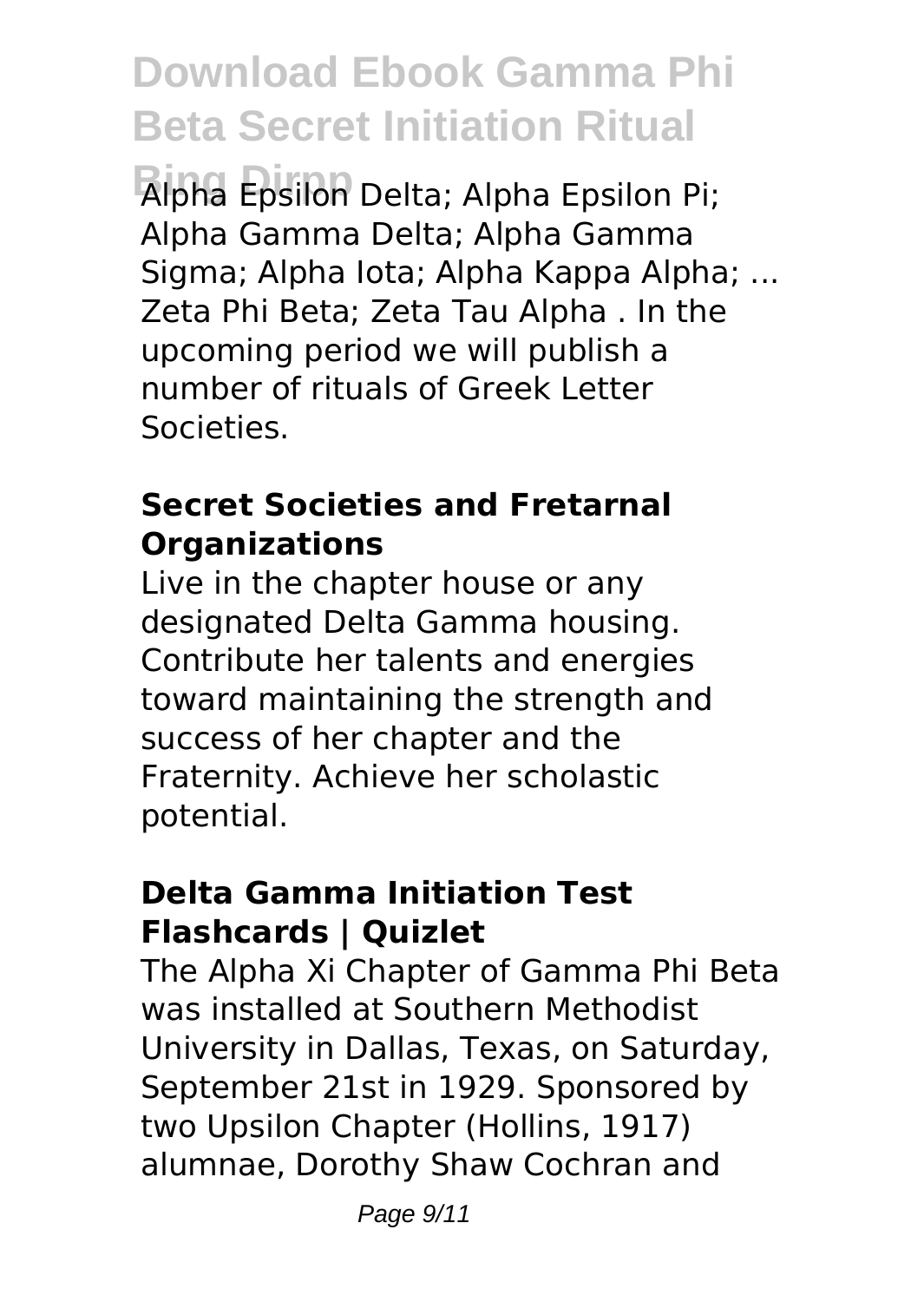**Download Ebook Gamma Phi Beta Secret Initiation Ritual Bing Dirpp** Ethel Signaigo Everts, a group was colonized and called Gamma Beta in order to present a petition to the Kansas City Convention.

## **Who We Are | SMU Gamma Phi Beta | Dallas, TX | Greek Sorority**

Gamma Phi Beta (ΓΦΒ, also known as GPhi or Gamma Phi) is an international college sorority.It was founded in Syracuse University in 1874, and was the first of the Greek organizations to call itself a sorority. The term "sorority" was coined for Gamma Phi Beta by Dr. Frank Smalley, a professor at Syracuse University. The sorority's international headquarters are located in Centennial, Colorado.

#### **Gamma Phi Beta - Wikipedia**

gamma phi beta's philosophy on alumnae engagement Alumnae engagement is a reciprocal and beneficial relationship between the Sorority and its members. The Sorority works to provide activities and services